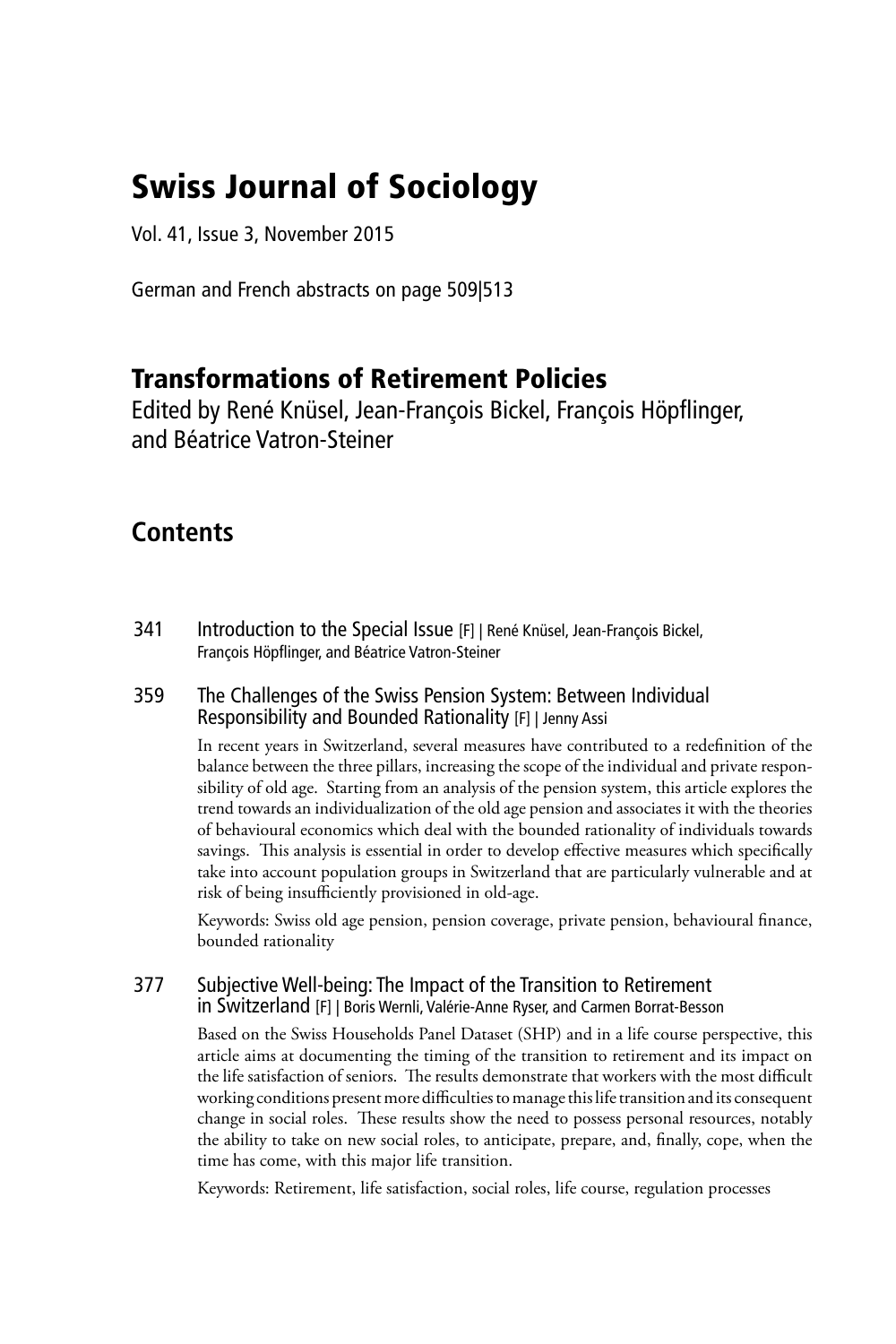# 401 Active Ageing at Work: Stigma and Deficiencies. Viewpoints from the Belgian Situation [F] | Nathalie Burnay

Active aging in Belgium has been reflected as of the early 2000s in federal employment policies. However, despite the development of public policies to keep older people in the labor market, this article shows how age discrimination remains operative in business and how these companies fail to develop real age management policy. This article takes a mesosociological perspective based on the results of surveys carried out in Belgium and France in recent years in the corporate world.

Keywords: Older worker, ageism, age management, active ageing, public policy

## 419 Retired People Facing Active Ageing [F] | Marion Repetti

When the social insurance for old age came into force in Switzerland in 1948, the underlying idea behind it was that getting retired meant to allow older people to be protected from the constraints of the labor market. Conversely, today, to remain active – especially by keeping a professional activity – is presented as an opportunity to experience successful ageing. This article focuses on the way retired people react to this new way of looking at the links between ageing and activity. We show that they adopt the moral values of active aging, yet want to remain autonomous in the way they embody this model.

Keywords: Active aging, social policies, identity, retirement, normativity

# 437 Confronting Active Ageing with Empirical Evidence: A Structural Equation Model Approach. The Case of Older Migrants Living in Switzerland [E] | Laure Kaeser and Jonathan Zufferey

This article discusses the relationship between contemporary norms and actual practice in relation to ageing, by comparing Swiss policy ambitions for active ageing with the living conditions of older people. It focuses on older migrants, who are overrepresented among disadvantaged populations. The results are derived from the survey «Vivre/Leben/Vivere» which deals with the living conditions of individuals aged 65 and above. Using a structural equation model, the article identifies configurations of activities and their explanatory factors, in order to better understand the determinants which structure the access to active ageing. The conclusion is that the notion of active ageing does not embrace the diversity of older people's activities, and neglects socioeconomic inequalities at retirement.

Keywords: Active ageing, older migrants, Swiss ageing policies, activities of older people, structural equation modelling

# 465 The Persistence of Social Stratification? A Life Course Perspective on Poverty in Old-Age in Switzerland [E] | Rainer Gabriel, Michel Oris, Matthias Studer, and Marie Baeriswyl

The aim of this article is to investigate the factors underlying old-age poverty, with particular emphasis on its construction along the life course. We focus on the question whether the inclusion of life course information could account forsocial and gender differences in old-age poverty in Switzerland. Our results suggest that the most determining factor is a person's initial human capital, corresponding to a traditional social stratification framework. We were not able to detect any significant influence of work, family or relationship trajectories. Gender differences seem due mostly to the long-term impact of educational differences.

Keywords: Old-age, poverty, life-course, social stratification, inequality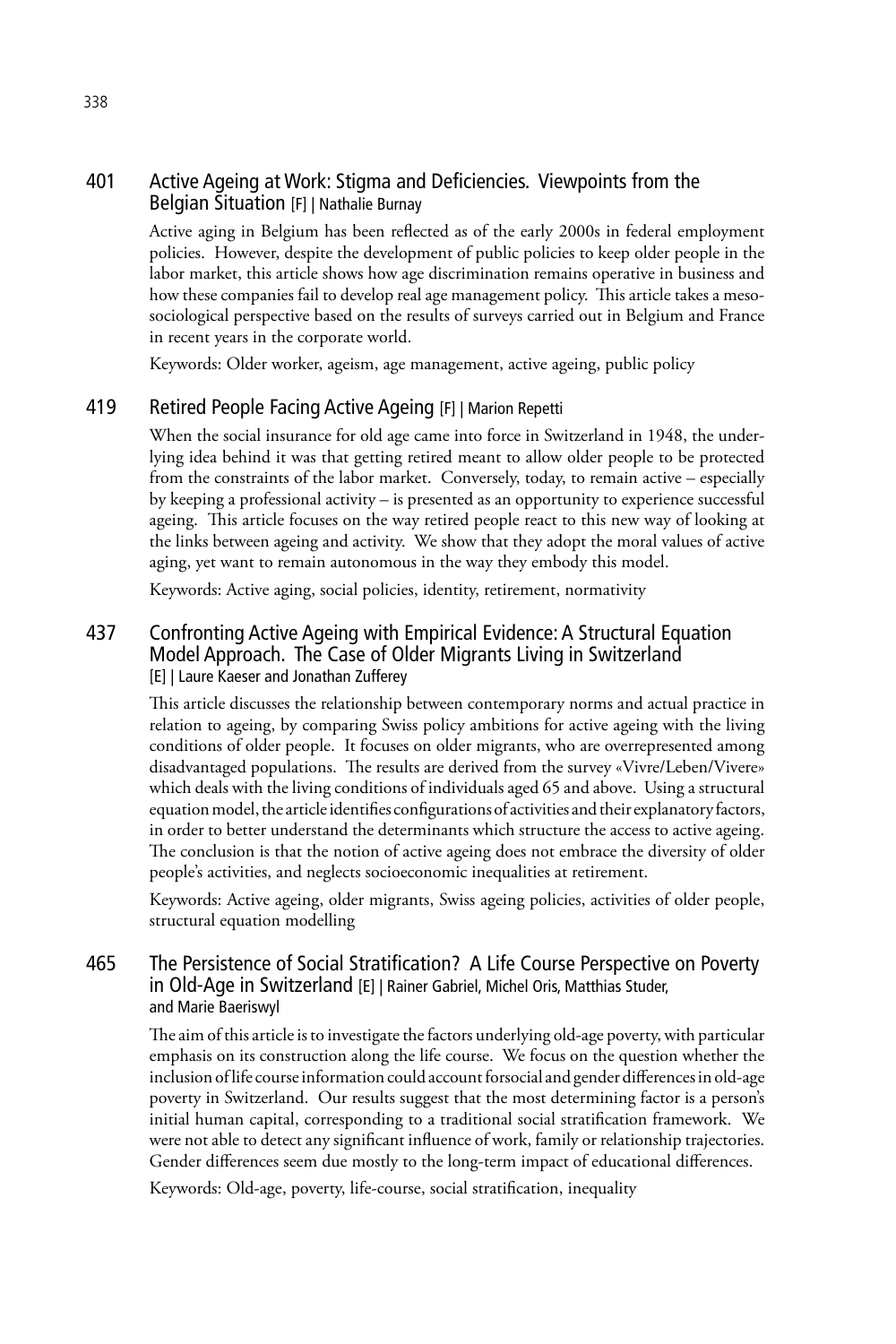489 Social Insurances System's Shortcomings: The Example of the Low-income Young Retirees' Access to Healthcare [F] | Blaise Guinchard, Mélanie Schmittler, Marie-Laure Gally, Michael Amiguet, and Alpha Barry

This article presents the results of a study involving 2445 recently retired persons from the Canton of Vaud in Switzerland who choose to forego health care. These persons of modest means barely qualify for government assistance programs and do not benefit from the social safety net that is provided to the truly destitute. 17.9% of the respondents to the questionnaire said that they forego health care for financial reasons. Interviews reveal the complex reasons that lie behind such a choice, as well as the compensation strategies that are sometimes used to get medical treatment. These strategies show that the people are able to act when the circumstances require them to do so. Despite that, their situation remains insecure.

Keywords: Foregone, health insurance, retirement, care, agency

517 Index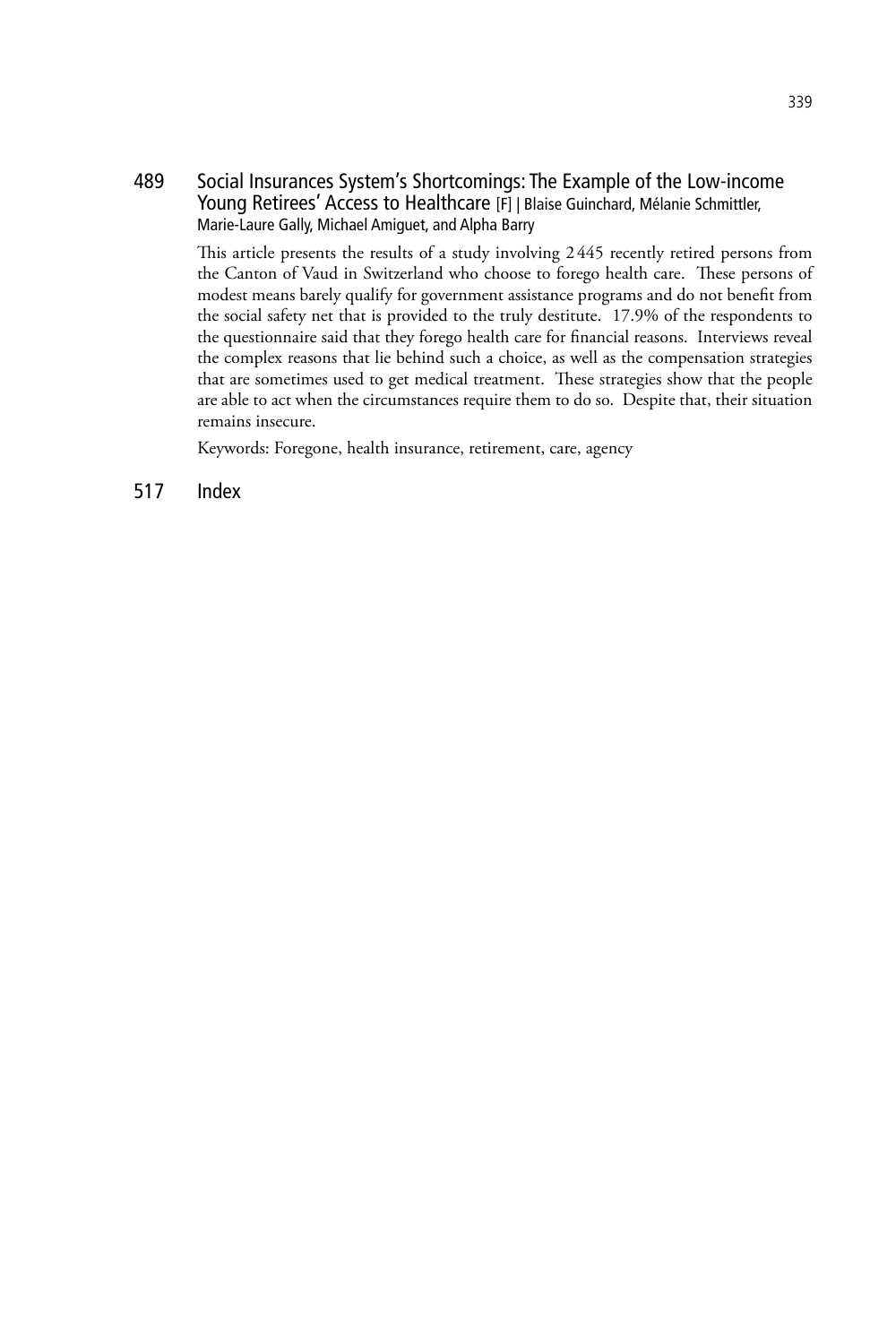# Schweizerische Zeitschrift für Soziologie

Vol. 41, Heft 3, November 2015

# Wandel von Renten- und Pensionspolitiken

Herausgegeben von René Knüsel, Jean-François Bickel, François Höpflinger und Béatrice Vatron-Steiner

# **Inhalt**

341 Einführung zum Schwerpunktheft [F] | René Knüsel, Jean-François Bickel, François Höpflinger und Béatrice Vatron-Steiner

## 359 Die Aufgaben des Schweizer Rentensystems: zwischen individueller Verantwortung und beschränkter Rationalität [F] | Jenny Assi

In der Schweiz haben verschiedene Massnahmen in den letzten Jahren zu einer Neudefinition des Gleichgewichts zwischen den drei Säulen des Schweizer Vorsorgesystems beigetragen, wodurch sich der Spielraum für die Übernahme individueller und privater Verantwortung in der Altersvorsorge vergrössert hat. Ausgehend von einer Analyse des Rentensystems untersucht dieser Artikel den Trend zur Individualisierung der Altersvorsorge und bringt ihn in Zusammenhang mit den Theorien der Behavioural Economics, deren Gegenstand die beschränkte Rationalität des Einzelnen beim Sparen ist. Diese Analyse ist unerlässlich für die Entwicklung wirksamer Massnahmen, welche auch die Existenz von schwachen und im Alter von Unterversorgung bedrohten Bevölkerungsgruppen in der Schweiz berücksichtigen.

Schlüsselwörter: Schweizerische Altersvorsorge, Rentenversicherung, private Altersvorsorge, Behavioural Finance, beschränkte Rationalität

#### 377 Subjektives Wohlbefinden: die Auswirkungen des Renteneintritts in der Schweiz [F] | Boris Wernli, Valérie-Anne Ryser und Carmen Borrat-Besson

Auf der Basis der Daten des Schweizer Haushalt-Panels (SHP) und im Rahmen der theoretischen Perspektive der Lebensverläufe wird in diesem Artikel der Frage nachgegangen, inwiefern der Übergang in den Ruhestand und dessen Zeitplan die Lebenszufriedenheit älterer Menschen beeinflusst. Die Resultate zeigen, dass die Arbeiter mit den prekärsten Arbeitsbedingungen diejenigen sind, für die der Übergang in den Ruhestand und die daraus folgenden sozialen Rollenveränderungen am schwierigsten zu bewältigen sind. Dieses Resultat zeigt die Notwendigkeit, auf persönliche Ressourcen zurückgreifen zu können, nämlich auf die Fähigkeit, neue soziale Rollen zu übernehmen, um diesen Übergang zu antizipieren, sich darauf vorzubereiten und ihn zum gegebenen Zeitpunkt erfolgreich zu bewältigen.

Schlüsselwörter: Ruhestand, Lebenszufriedenheit, sozialen Rollen, Lebenslauf, Anpassungsprozess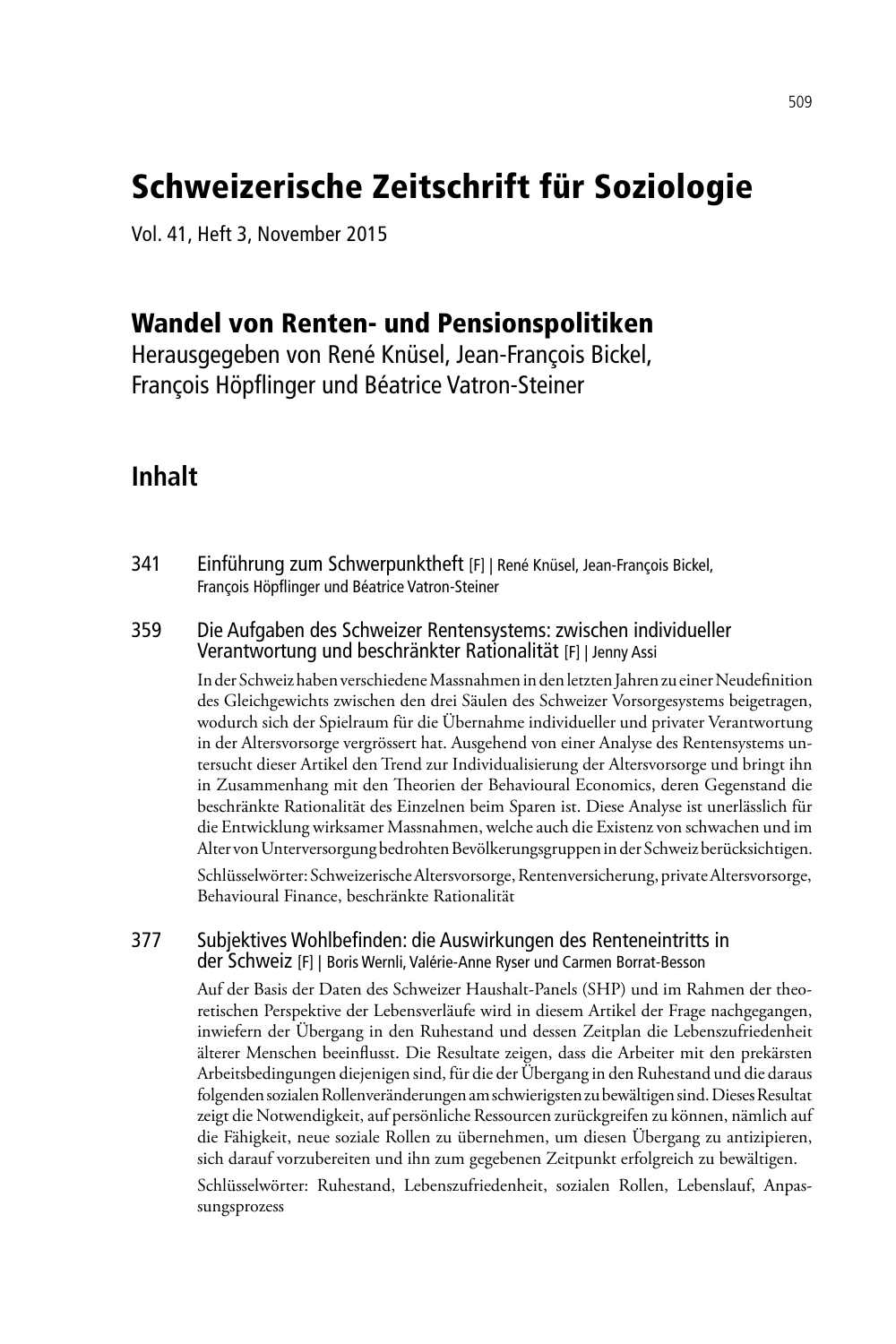# 401 Aktives Altern im Betrieb: Stigmatisierungen und Mängel. Blickwechsel aus Belgischer Sicht [F] | Nathalie Burnay

Seit Anfang des Jahres 2000 werden Konzepte eines aktiven Alterns in Belgien in der föderalen Beschäftigungspolitik berücksichtigt. Trotz der öffentlichen Massnahmen, Senioren auf dem Arbeitsmarkt zu behalten, zeigt dieser Artikel auf, wie stark dennoch gewisse Diskriminierungen gegen Ältere in Betrieben vorhanden bleiben und wie wenig diese Betriebe ein wirkliches Altersmanagement entwickeln. Dieser Artikel basiert auf einer meso-soziologischen Perspektive und stützt sich auf Umfrageergebnisse, die in Belgien und Frankreich in den letzten Jahren in der Arbeitswelt durchgeführt wurden.

Schlüsselwörter: Ältere Arbeitnehmer, Altersdiskriminierung, Altersmanagement, aktives Altern, Öffentliche Politiken

#### 419 Active Ageing in den Augen von Pensionierten [F] | Marion Repetti

Als sie 1948 in Kraft trat, verkörperte die Alters- und Hinterlassenenversicherung in der Schweiz die Idee, den älteren Leuten einen Schutz gegenüber den Zwängen des Arbeitsmarkts zu gewähren. Im Gegensatz dazu wird heute ein aktives Leben – insbesondere auf dem Arbeitsmarkt – als erfolgreiches Altern dargestellt. In diesem Artikel analysieren wir die Reaktionen pensionierter Leute, die mit dieser neuen Verbindung zwischen Alter und Aktivität konfrontiert werden. Wir zeigen auf, dass sie die moralischen Werte vom Active Ageing zwar annehmen, aber dabei frei entscheiden wollen, wie sie dieses Modell umsetzen.

Schlüsselwörter: Active Ageing, Sozialpolitik, Identität, Pensionierung, Normativität

## 437 Aktives Altern in der Empirie am Beispiel des Strukturgleichungsmodells. Der Fall von alternden Migranten in der Schweiz [E] | Laure Kaeser und Jonathan Zufferey

Dieser Artikel diskutiert die Beziehung zwischen heutigen Altersnormen und Praktiken der alternden Bevölkerung. Er zielt darauf ab, politische Bestrebungen zum aktiven Altern in der Schweiz den Lebensbedingungen der Senioren gegenüberzustellen. Der Fokus liegt auf alternden Migranten, da sie in benachteiligten Bevölkerungsgruppen überrepräsentiert sind. Die Ergebnisse basieren auf der Studie «Vivre/Leben/Vivere», welche Informationen über die Lebensbedingungen von Personen ab 65 Jahren beinhaltet. Durch die Anwendung von Strukturgleichungsmodellen werden Aktivitätskonfigurationen und deren Erklärungsfaktoren ermittelt, um die Ursachen, die den Zugang zum aktiven Altern bestimmen, besser verstehen zu können. Der Artikel zeigt auf, dass das Konzept des aktiven Alters die Vielfalt der Aktivitäten der Senioren nicht berücksichtigt und sozio-ökonomische Ungleichheiten negiert.

Schlüsselwörter: Aktives Altern, alternde Migranten, Schweizer Alterspolitik, Aktivitäten von Senioren, Strukturgleichungsmodell

## 465 Persistenz sozialer Schichtung? Altersarmut in der Schweiz aus einer Lebenslaufperspektive [E] | Rainer Gabriel, Michel Oris, Matthias Studer und Marie Baeriswyl

Der vorliegende Artikel befasst sich mit Altersarmut und den ihr zugrunde liegenden Faktoren, wobei der Schwerpunkt der Betrachtung auf die Entwicklung von Altersarmut im Lebenslauf gelegt wird. Die Kernfrage dieses Artikels ist, ob sich soziale und geschlechterspezifische Unterschiede hinsichtlich Altersarmut in der Schweiz mit Informationen aus dem Lebenslauf erklären lassen. Das ursprüngliche Humankapital einer Person erweist sich als wichtigster erklärender Faktor von Altersarmut, was einem traditionellen sozialen Schichtungsansatz entspricht. Es liess sich kein signifikanter Einfluss spezifischer Arbeits-,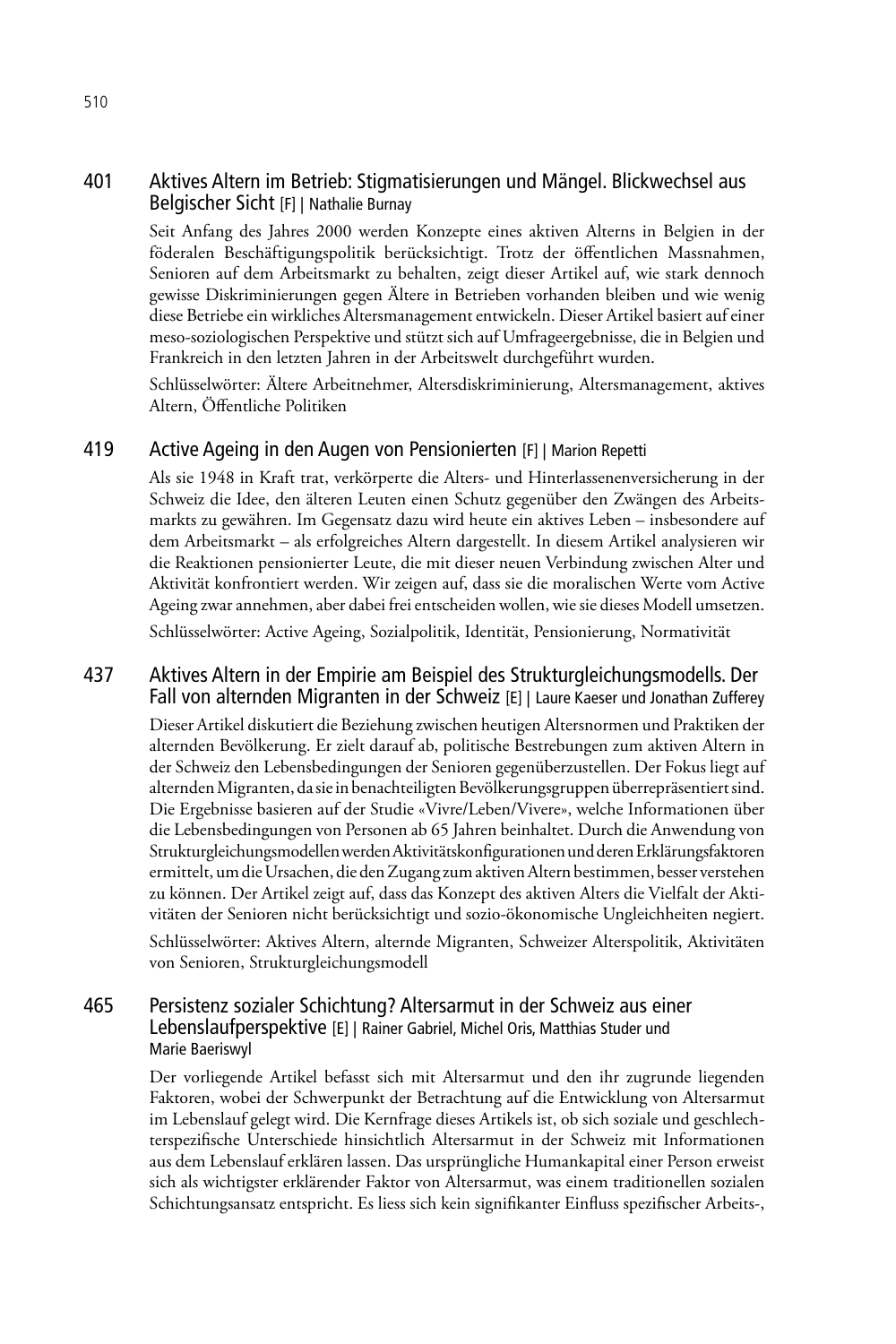Familien- oder Beziehungsverläufe nachweisen. Geschlechterspezifische Unterschiede scheinen sich grösstenteils durch die Langzeitfolgen von Bildungsunterschieden erklären zu lassen. Schlüsselwörter: Alter, Armut, Lebenslauf, soziale Schichtung, Ungleichheit

# 489 Unvollkommenheiten des Sozialversicherungssystems: das Beispiel der Jungrentner mit knappen Mitteln bei Pflegebedarf [F] | Blaise Guinchard, Mélanie Schmittler, Marie-Laure Gally, Michael Amiguet und Alpha Barry

Dieser Artikel analysiert die Ergebnisse einer bei 2445 Waadtländer JungrentnerInnen durchgeführten Studie zum Verzicht auf medizinische Versorgung. Die Jungrentner mit knappen Mitteln erreichen zwar beinahe die Anspruchsgrenze für staatliche Hilfe, geniessen aber nicht das gleiche soziale Sicherheitsnetz wie andere noch ärmere Personen. 17.9% der Befragten gaben an, sich aus finanziellem Grund nicht behandeln zu lassen. Die Interviews zeigten auf, wie komplex der Verzicht ist und wie die betreffenden Personen Kompensationsstrategien nutzen, um Zugang zu bestimmten Behandlungen zu erhalten. Diese Strategien zeugen von einer Handlungsfähigkeit der Betroffenen, deren Lage trotzdem unsicher bleibt.

Schlüsselwörter: Verzicht, Krankenversicherung, Pensionierung, Pflege, Agency

517 Index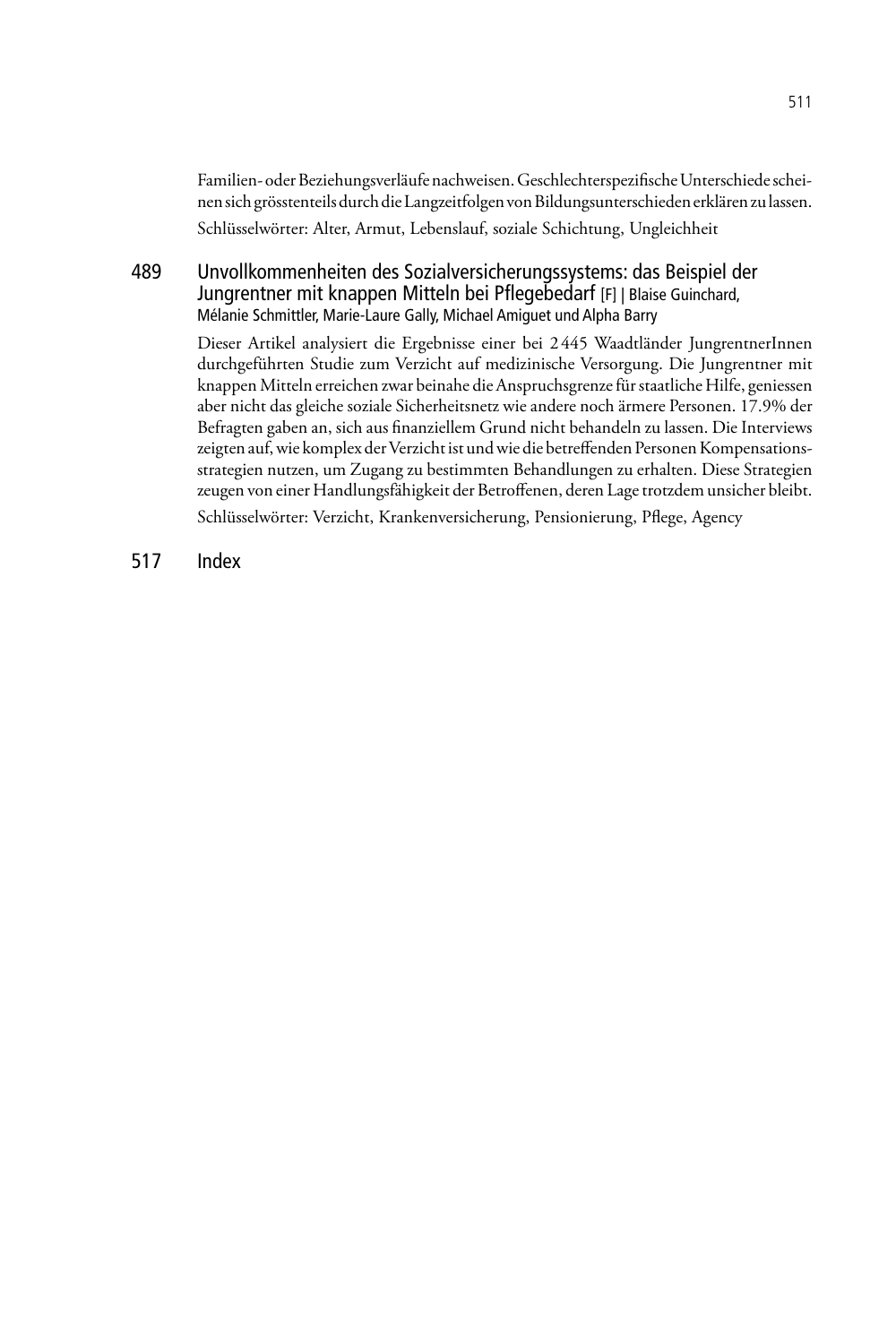# Revue suisse de sociologie

Vol. 41, cahier 3, novembre 2015

# Transformations des politiques de retraite

Sous la direction de René Knüsel, Jean-François Bickel, François Höpflinger et Béatrice Vatron-Steiner

# **Sommaire**

- 341 Introduction au numéro spécial [F] | René Knüsel, Jean-François Bickel, François Höpflinger et Béatrice Vatron-Steiner
- 359 Les défis de la prévoyance vieillesse suisse : entre responsabilité individuelle et rationalité limitée [F] | Jenny Assi

En Suisse, plusieurs mesures ont contribué ces dernières années à redéfinir l'équilibre entre les trois piliers, augmentant la marge de manœuvre pour une prise en charge individuelle et privée du risque vieillesse. A partir d'une analyse du système de prévoyance vieillesse, cet article vise à approfondir l'individualisation des dispositifs en place, ainsi que les théories de l'économie comportementale sur la rationalité limitée des individus face à l'épargne. Une telle analyse est indispensable pour proposer des mesures efficaces prenant en compte la présence, en Suisse, de populations particulièrement vulnérables à l'individualisation du système et présentant des risques de couverture insuffisante.

Mots-clés: Prévoyance vieillesse suisse, couverture retraite, prévoyance privée, finance comportementale, rationalité limitée

# 377 Bien-être subjectif: l'impact du départ à la retraite en Suisse [F] | Boris Wernli, Valérie-Anne Ryser et Carmen Borrat-Besson

Basé sur les données du Panel Suisse de Ménages (PSM), cet article documente, dans une perspective de parcours de vie, le calendrier de la transition à la retraite et son impact sur la satisfaction de vie des aînés. Les résultats révèlent que ce sont les travailleurs ayant les conditions de travail les plus difficiles qui ont le plus de peine à négocier cette transition et la modification des rôles sociaux qui en découle. Ceci démontre la nécessité de disposer de ressources personnelles notamment la capacité à investir de nouveaux rôles sociaux permettant d'anticiper, de se préparer, et de faire face, le moment venu, à cette transition.

Mots-clés: Retraite, satisfaction, rôles sociaux, parcours de vie, processus d'ajustement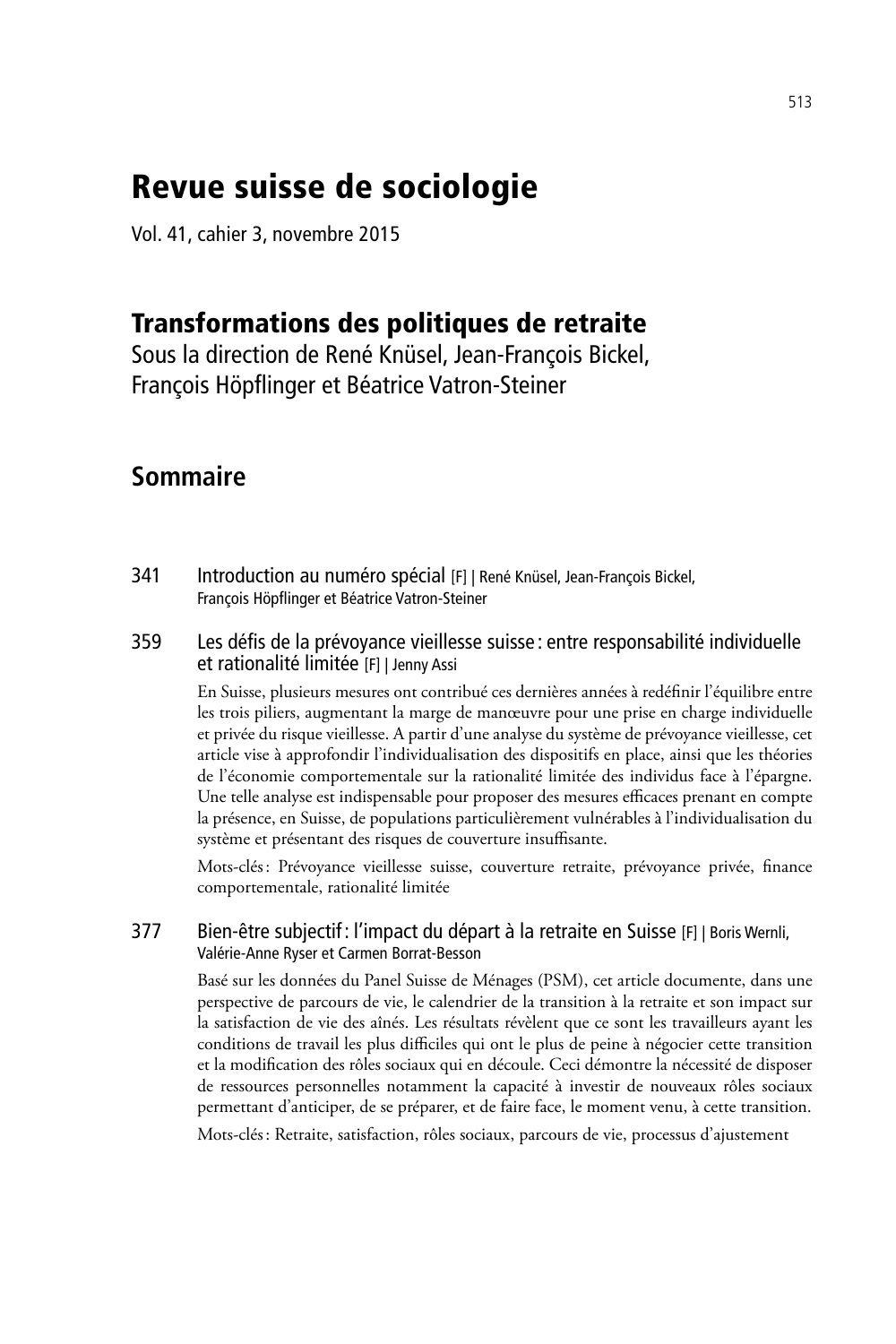# 401 Le vieillissement actif en entreprises: stigmatisations et carences. Regards croisés à partir de la situation belge [F] | Nathalie Burnay

Le vieillissement actif en Belgique se traduit dès le début des années 2000 dans les politiques d'emploi fédérales. Pourtant, malgré le déploiement de dispositifs publics de maintien des seniors sur le marché du travail, cet article montre que les formes de discrimination à l'âge demeurent opérantes en entreprises et que celles-ci ne développent guère de véritable politique de gestion des âges. Cet article adopte une perspective résolument méso-sociologique en s'appuyant sur des résultats d'enquêtes menées en Belgique et en France ces dernières années dans le monde du travail.

Mots-clés: Travailleurs âgés, âgisme, gestion des âges, vieillissement actif, politiques publiques

# 419 Regards de retraités sur le vieillissement actif [F] | Marion Repetti

Lors de l'entrée en vigueur de l'assurance-vieillesse et survivants en Suisse en 1948, la retraite était présentée comme une occasion donnée aux âgés de vieillir à l'abri des contraintes qui régissaient le marché du travail. A l'inverse, aujourd'hui, le fait de demeurer actif – en emploi notamment – est présenté comme une opportunité de bien vieillir. Cet article analyse comment les retraités réagissent à cette nouvelle manière de considérer le lien entre vieillesse et activité. Nous verrons que ceux-ci adoptent les valeurs morales du modèle du vieillissement actif mais tiennent à demeurer autonomes dans la manière dont ils se l'approprient.

Mots-clés: Vieillissement actif, politique sociale, identité, retraite, normativité

## 437 Le vieillissement actif à l'épreuve de l'empirie : une approche par des modèles d'équations structurelles. La situation des migrants âgés en Suisse [E] | Laure Kaeser et Jonathan Zufferey

Cet article étudie la relation entre les normes contemporaines du vieillissement et les pratiques des personnes âgées. Il confronte les ambitions politiques pour un vieillissement actif aux conditions de vie des personnes âgées. L'accent est porté ici sur les migrants âgés qui sont surreprésentés parmi les populations vulnérables. Les données exploitées proviennent de l'enquête «Vivre/Leben/Vivere» qui traite des conditions de vie des individus de plus de 65 ans. A l'aide de modèles d'équations structurelles, cet article identifie des configurations d'activités et détermine quels sont les facteurs explicatifs qui structurent l'accès au vieillissement actif. Il montre ainsi que le concept de vieillissement actif n'englobe pas l'ensemble des activités des personnes âgées et élude les inégalités socioéconomiques.

Mots-clés: Vieillissement actif, migrants âgés, politiques suisses du vieillissement, activités des personnes âgées, modèles d'équations structurelles